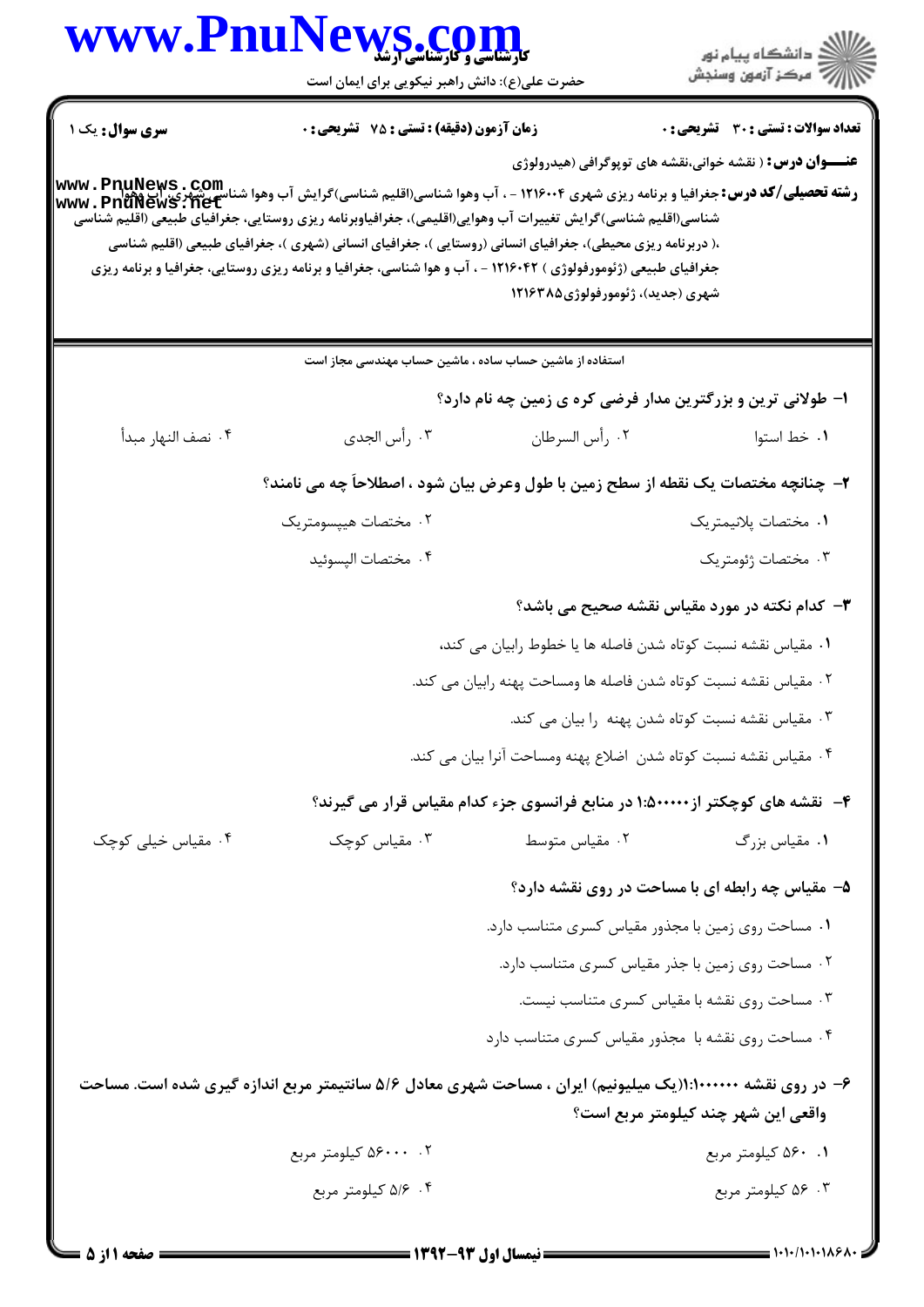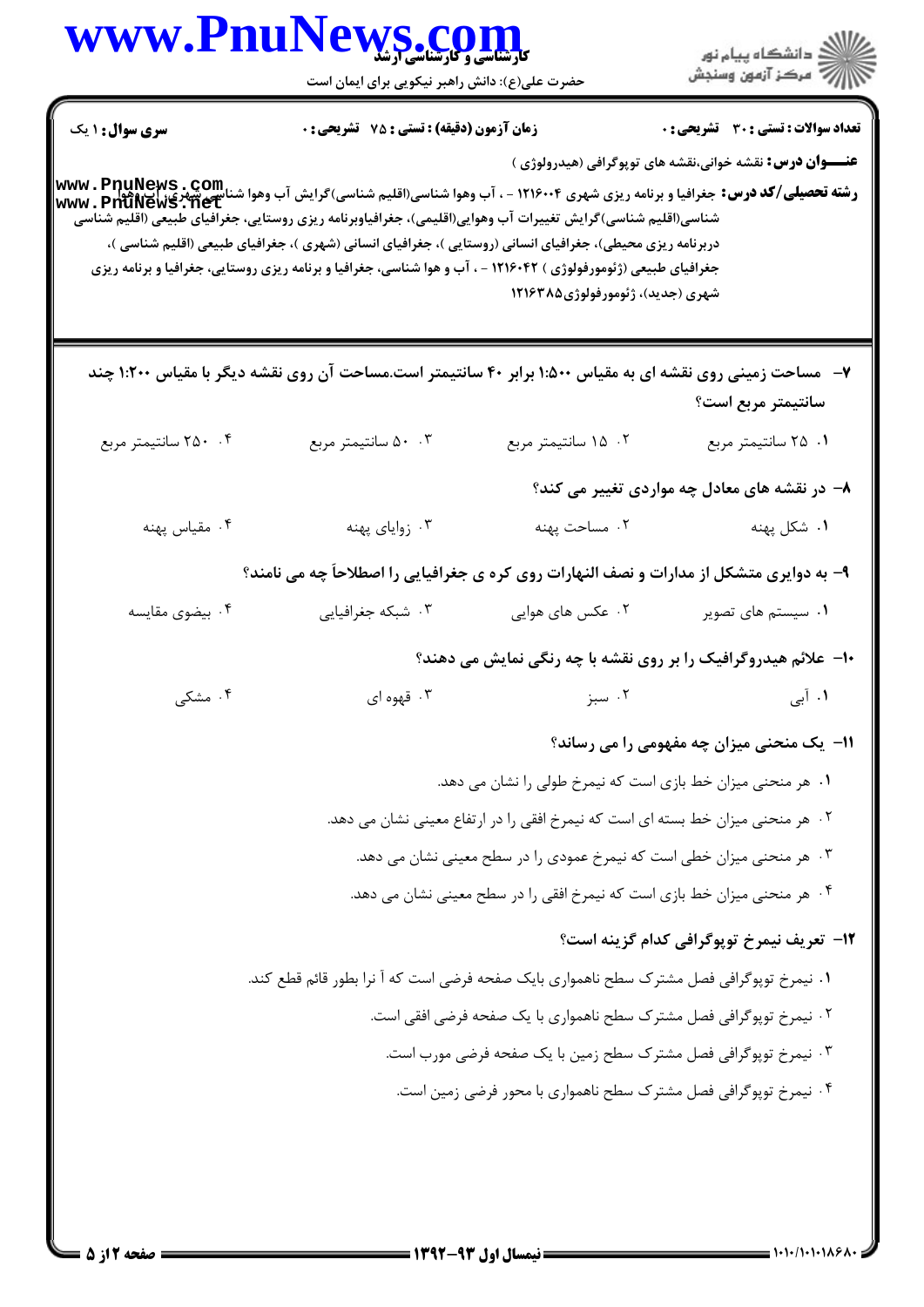## www.PnuNews.co

حضرت علی(ع): دانش راهبر نیکویی برای ایمان است



**تعداد سوالات : تستی : 30 ٪ تشریحی : 0 سری سوال : ۱ یک زمان آزمون (دقیقه) : تستی : 75 تشریحی: 0 عنـــوان درس:** نقشه خوانی،نقشه های توپوگرافی (هیدرولوژی ) **رشته تحصیلی/کد درس:** جغرافیا و برنامه ریزی شهری ۱۲۱۶۰۰۴ - ، آب وهوا شناسی(اقلیم شناسی)گرایش آب وهوا شناسی شهری، اب وهوا<br>د **شته تحصیلی/کد درس:** جغرافیا و برنامه ریزی شهری ۱۲۱۶۰۰۴ - ، آب وهوا شناسی(اقلیم شناسی)گرایش واسی ش www.PnüNews.net شناسی(اقلیم شناسی)گرایش تغییرات آب وهوایی(اقلیمی)، جغرافیاوبرنامه ریزی روستایی، جغرافیای طبیعی (اقلیم شناسی دربرنامه ریزی محیطی)، جغرافیای انسانی (روستایی )، جغرافیای انسانی (شهری )، جغرافیای طبیعی (اقلیم شناسی )، جغرافیای طبیعی (ژئومورفولوژی ) ۱۲۱۶۰۴۲ - ، آب و هوا شناسی، جغرافیا و برنامه ریزی روستایی، جغرافیا و برنامه ریزی شهري (جديد)، ژئومورفولوژي ۱۲۱۶۳۸۵ ۱۳- کدام گزینه زیر مفهوم شیب را به درستی بیان می کند؟ ١. بين دونقطه معين اختلاف ارتفاع وجود داشته باشد، خطى كه آن دونقطه را بهم وصل كند. ٢٠. هنگامي كه بين دو نقطه افقي وسطح عمود اختلاف ارتفاعي بوجود آيد. ۰۳ هنگامی که بین پستی وبلندیهای زمین ، محوری عمود از آن بگذرد. ۰۴ وقتی است که بین دو منحنی میزان اختلاف ارتفاعی وجود داشته باشد. ۱۴- منحنے مای کم وییش منظم اگر دفعتا در یک نقطه فشرده شوند، بیانگر چه نوع توپوگرافی است؟ ٢. بيانگر بريدگي شيب در آن نقطه است. ۰۱ بیانگر بر آمدگی پشته ها و دماغه ها است. ۰۴ بیانگر دامنه ها با نیمرخ کاو است. ۰۳ بیانگر دره های فعال است. ۱۵- کدامیک از نقشه های زیر جزء نقشه های ویژه ( یا تماتیک)می باشد؟ ۰۱ نقشه های جهان نما ۲۰ نقشه های توپوگرافی ۰۳ نقشه های دینامیک ۰۴ نقشه های ناوبری دریایی ۱۶- چرا در نقشه های «کروپلت» عموما شبکه آبها یا جاده ها نشان داده نمی شود؟ ١. به علت تداخل مرزهاي واحد هاي تفكيك شده با خطوط مربوط به شبكه آبها وجاده ها ۲. به علت تداخل مرزهای واحد های طبیعی وانسانی و اداری ۰۳ به علت پراکندگی عناصر و پدیده ها و تشابه آن با شبکه آبها وجاده ها ۰۴ به علت پراکندگی مقادیر روی نقشه وتشابه آن با واحدهای اداری وسیاسی ۱۷- چنانچه اضلاع زمینی به شکل مستطیل به طول ۸ و به عرض ۵ متر باشد ، مساحت آن کدام گزینه است؟ ۰۴ ۱۶۰متر ۰۲ ۴۰ متر ۰۱ ۱۳ متر ۰. ۲۰ متر ۱۸− درمقیاس ۲۰۰۰۰:۱هر سانتیمتر مربع بیانگر چه عددی در روی زمین است؟ ۴۰۰ مترمربع ۰۳ . ۴۰۰۰۰ مترمربع ۰۲ ۱۰۰ متر مربع ۰۱ ۲۰ مترمربع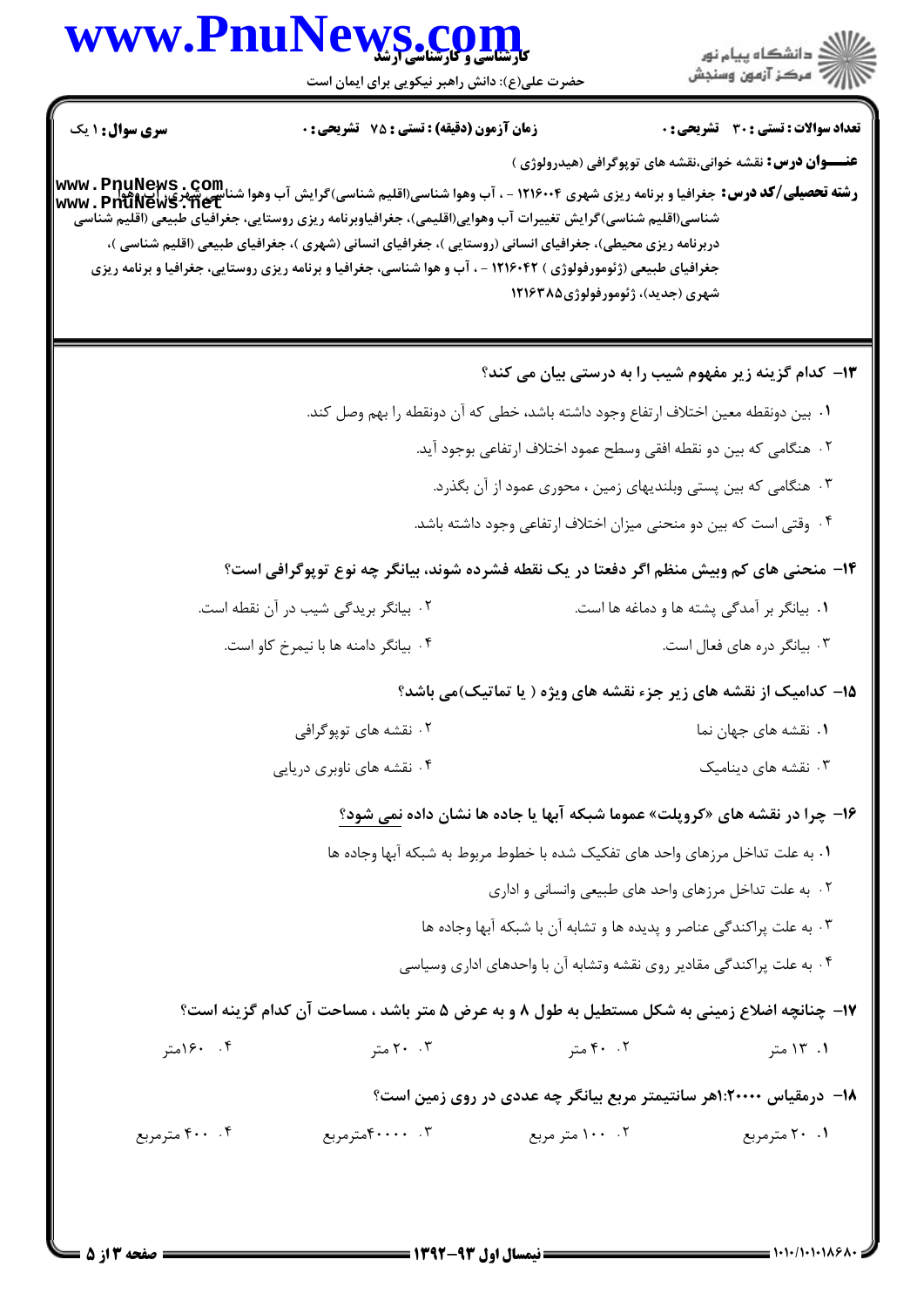## WWW.PnuNews.com

| WWW.FNUIN                                        | <b>کارشناسی و کارشناسی ارشد</b><br>حضرت علی(ع): دانش راهبر نیکویی برای ایمان است |                                                                                                                                                                                                                                                                                                                                        | ڪ دانشڪاه پيام نور<br>ر∕ = مرڪز آزمون وسنڊش      |  |
|--------------------------------------------------|----------------------------------------------------------------------------------|----------------------------------------------------------------------------------------------------------------------------------------------------------------------------------------------------------------------------------------------------------------------------------------------------------------------------------------|--------------------------------------------------|--|
| <b>سری سوال : ۱ یک</b>                           | <b>زمان آزمون (دقیقه) : تستی : 75 ٪ تشریحی : 0</b>                               |                                                                                                                                                                                                                                                                                                                                        | تعداد سوالات : تستي : 30 ٪ تشريحي : 0            |  |
|                                                  |                                                                                  | <b>عنـــوان درس:</b> نقشه خوانی،نقشه های توپوگرافی (هیدرولوژی )<br><b>رشته تحصیلی/کد درس:</b> جغرافیا و برنامه ریزی شهری ۱۲۱۶۰۰۴ - ، آب وهوا شناسی(اقلیم شناسی)گرایش آب وهوا شناسی شهری، آب وهوا<br>www . PnuNewS . net<br>شناسی(اقلیم شناسی)گرایش تغییرات آب وهوایی(اقلیمی)، جغرافیاوبرنامه ریزی روستایی، جغرافیای طبیعی (اقلیم شناسی |                                                  |  |
|                                                  |                                                                                  | دربرنامه ریزی محیطی)، جغرافیای انسانی (روستایی )، جغرافیای انسانی (شهری )، جغرافیای طبیعی (اقلیم شناسی )،<br>جغرافیای طبیعی (ژئومورفولوژی ) ۱۲۱۶۰۴۲ - ، آب و هوا شناسی، جغرافیا و برنامه ریزی روستایی، جغرافیا و برنامه ریزی<br>شهری (جدید)، ژئومورفولوژی۱۲۱۶۳۸۵                                                                       |                                                  |  |
|                                                  |                                                                                  | ۱۹- فرمول محاسبه حجم مخروط (سطح قاعده× ۱/۳ ارتفاع) برای کدام گزینه ی زیر کاربرد دارد؟                                                                                                                                                                                                                                                  |                                                  |  |
| ۰۲ درباره تپه ها یا گودال های شکل مخروطی نقشه ها |                                                                                  | ٠١. براى منحنى هاى شبيه مختلف المركز نقشه ها                                                                                                                                                                                                                                                                                           |                                                  |  |
| ۰۴ برای محاسبه شیب از سطح تا تپه در نقشه ها      |                                                                                  |                                                                                                                                                                                                                                                                                                                                        | ۰۳ درباره شیب از سطح تا عمق گودال در نقشه ها     |  |
|                                                  |                                                                                  | +۲- اگر زاویه آزیموت یک امتداد کمتر از ۹۰ درجه باشد، آن امتداد (زاویه برینگ) در کدام ربع دایره قرار می گیرد؟                                                                                                                                                                                                                           |                                                  |  |
| ۰۴ ربع چهارم                                     | ۰۳ ربع سوم                                                                       | ۰۲ ربع دوم                                                                                                                                                                                                                                                                                                                             | ۰۱ ربع اول                                       |  |
|                                                  |                                                                                  | <b>۲۱</b> – اگر آزیموت ( یا گرای) یک امتداد ۲۵۰ درجه باشد،مقدار برینگ آن کدام است؟                                                                                                                                                                                                                                                     |                                                  |  |
| N 50 E . F                                       | N 70 W . ٣                                                                       | S 70 W . Y                                                                                                                                                                                                                                                                                                                             | S 50 E .1                                        |  |
|                                                  |                                                                                  | ۲۲– آزیموت مستقیم یک امتداد ۹۵ درجه است، آزیموت معکوس آن چند درجه است؟                                                                                                                                                                                                                                                                 |                                                  |  |
| ۰۴ ۱۸۵ درجه                                      | ۰۳ درجه                                                                          | ۲. ۲۸۰ درجه                                                                                                                                                                                                                                                                                                                            | ۰۱ ۲۷۰ درجه                                      |  |
|                                                  |                                                                                  | <b>۲۳</b> – شبکه U.P.S برای کدام عرض های جغرافیایی کاربرد دارد؟                                                                                                                                                                                                                                                                        |                                                  |  |
| ۰۲ برای مناطق ۹۰ درجه شمالی وجنوبی و جنب قطبی    |                                                                                  |                                                                                                                                                                                                                                                                                                                                        | ۰۱ برای مناطق ۶۰ درجه شمالی وجنوبی و جنب استوایی |  |
| ۰۴ برای مناطق بین ۸۰ درجه شمالی و جنوبی و قطب ها |                                                                                  |                                                                                                                                                                                                                                                                                                                                        | ۰۳ برای مناطق ۷۰ درجه شمالی وجنوبی و استوایی     |  |
|                                                  |                                                                                  | ۲۴– کدامیک از اشکال هندسی زیرجهت تهیه نقشه های مسطحه، غیر قابل گسترش است؟                                                                                                                                                                                                                                                              |                                                  |  |
| ۰۴ کره                                           | ۰۳ چند وجهي                                                                      | ۰۲ مخروط                                                                                                                                                                                                                                                                                                                               | ۰۱ استوانه                                       |  |
|                                                  |                                                                                  | ۲۵- کدامیک از گروه سیستم های تصویری زیر، جزء گروه های جهان نما می باشند؟                                                                                                                                                                                                                                                               |                                                  |  |
| ۰۲ سیستم های تصویر مخروطی                        |                                                                                  |                                                                                                                                                                                                                                                                                                                                        | ۰۱ سیستم های تصویر منفرد                         |  |
| ۰۴ سیستم های تصویراستوانه ای                     |                                                                                  |                                                                                                                                                                                                                                                                                                                                        | ۰۳ سیستم های تصویر مستوی                         |  |
|                                                  |                                                                                  | ۲۶– موضوع اصلی مباحث بیان شده در نقشه های دینامیک کدامند؟                                                                                                                                                                                                                                                                              |                                                  |  |
|                                                  | ۰۲ توزیع مکانی عناصر هم ارزش                                                     |                                                                                                                                                                                                                                                                                                                                        | ۰۱ توزیع مکانی عناصر متحرک                       |  |
| ۰۴ توزیع مکانی-زمانی عناصر کیفی                  |                                                                                  |                                                                                                                                                                                                                                                                                                                                        | ۰۳ توزیع زمانی عناصر غیر کمی                     |  |